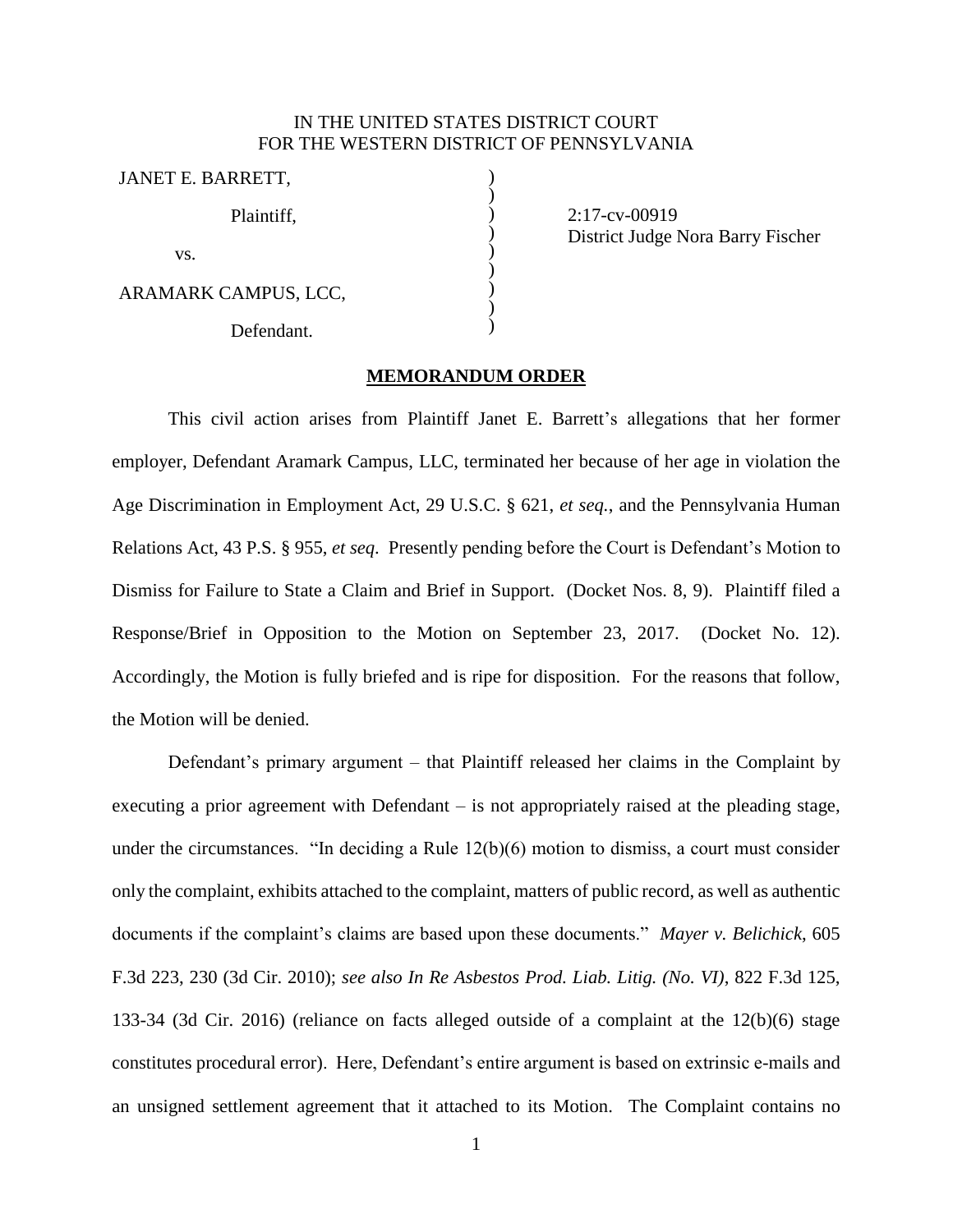reference to these documents, and Plaintiff denies executing the agreement in her Response/Brief in Opposition to the Motion. (Docket No. 12 at 2). Therefore, the Court must reject this argument at this stage of the proceedings. *See PPG Indus., Inc. v. Generon IGS, Inc.*, 760 F.Supp.2d 520, 526 (W.D. Pa. 2011) ("Given the pleading stage of this case, and the undeveloped record upon which this motion has been brought, the Court finds that an issue of fact exists as to whether there has been a release of claims. A release of claims affirmative defense may well be established . . ., but will require a factual record beyond the pleadings.").

Defendant's alternative argument that the Complaint fails to state a plausible claim for age discrimination under the ADEA and PHRA fares no better. "The elements of a *prima facie* case of age discrimination are that: (1) the plaintiff is at least forty years old; (2) the plaintiff suffered an adverse employment decision; (3) the plaintiff was qualified for the position in question; and (4) the plaintiff was ultimately replaced by another employee who was sufficiently younger so as to support an inference of discriminatory motive." *Willis v. UPMC Children's Hosp. of Pittsburgh*, 808 F.3d 638, 644 (3d Cir. 2015); *see also Fasold v. Justice*, 409 F.3d 178, 184 n. 8 (3d Cir. 2005) (claims of intentional age discrimination arising under the ADEA and PHRA are governed by the same decisional law). Where, as here, the complaint does not allege that the plaintiff was directly replaced by a younger employee, "the fourth element is satisfied if the plaintiff can provide facts which 'if otherwise unexplained, are more likely than not based on the consideration of impermissible factors.'" *Willis,* 808 F.3d at 644 (citation omitted).

Importantly, "[a] *prima facie* case is 'an evidentiary standard, not a pleading requirement,' and hence is 'not a proper measure of whether a complaint fails to state a claim.'" *Connelly v. Lane Const. Corp.*, 809 F.3d 780, 789 (3d Cir. 2016) (citations omitted). Rather, "the pleading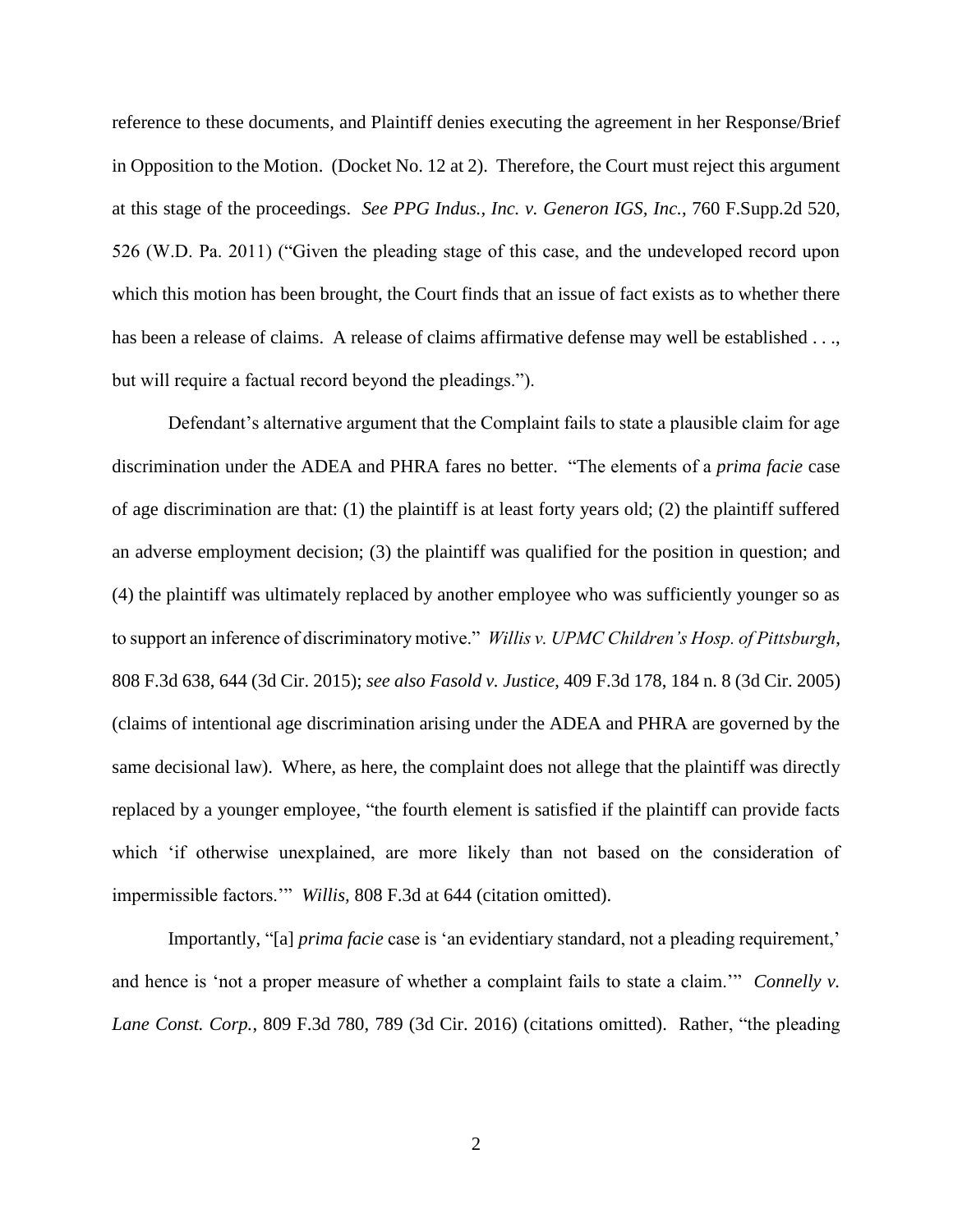standard simply calls for enough facts to raise a reasonable expectation that discovery will reveal evidence of the' the necessary elements" of the claim. *Id.* (internal marks and citations omitted).

In this case, the Complaint avers that Plaintiff, who was born in 1939, worked in the cafeteria at the Penn-Trafford School District for 41 years without ever receiving discipline prior to the events giving rise to these claims. (Docket No. 1 at ¶¶ 7-11, 19). Plaintiff became an employee of Defendant in 2011 when it was awarded the contract to manage the school district's food services. (*Id.* at ¶¶ 10-11). In or around 2016, Plaintiff had to take a brief leave from work due to an illness, and when she returned to work in September 2016, her station was gone. (*Id.* at ¶¶ 12-13). Also in September 2016, Defendant implemented a new computer system for ordering products. (*Id.* at ¶ 22). Plaintiff repeatedly requested that Defendant provide her training on the new system, as well as assistance from her coworkers, but Defendant ignored all of Plaintiff's requests. (*Id.* at ¶¶ 20-21, 23-24, 27-29). Defendant reprimanded Plaintiff the day after she returned from her leave, issued Plaintiff a first written warning about two weeks later, issued Plaintiff a final warning a few weeks thereafter, and then terminated her on January 3, 2017 for, *inter alia*, performance issues relating to errors she made while using the new system. (*Id.* at  $\P$ 14-18, 25-27, 30-31). When accepting these allegations as true and drawing all reasonable inferences in a light most favorable to Plaintiff, the Court concludes that the Complaint alleges "sufficient facts to raise a reasonable expectation that discovery will uncover proof of her [ADEA and PHRA] claims." *See Connelly*, 809 F.3d at 789; *see also Haynos v. Siemens Water Tech. Corp.*, 2012 WL 5834374, \*1 (W.D. Pa. 2012) (Fischer, J.) (denying a motion to dismiss when the plaintiff pled, *inter alia*, that the defendant repeatedly denied his requests for computer training over a long period of time and ultimately terminated him based on his lack of training).